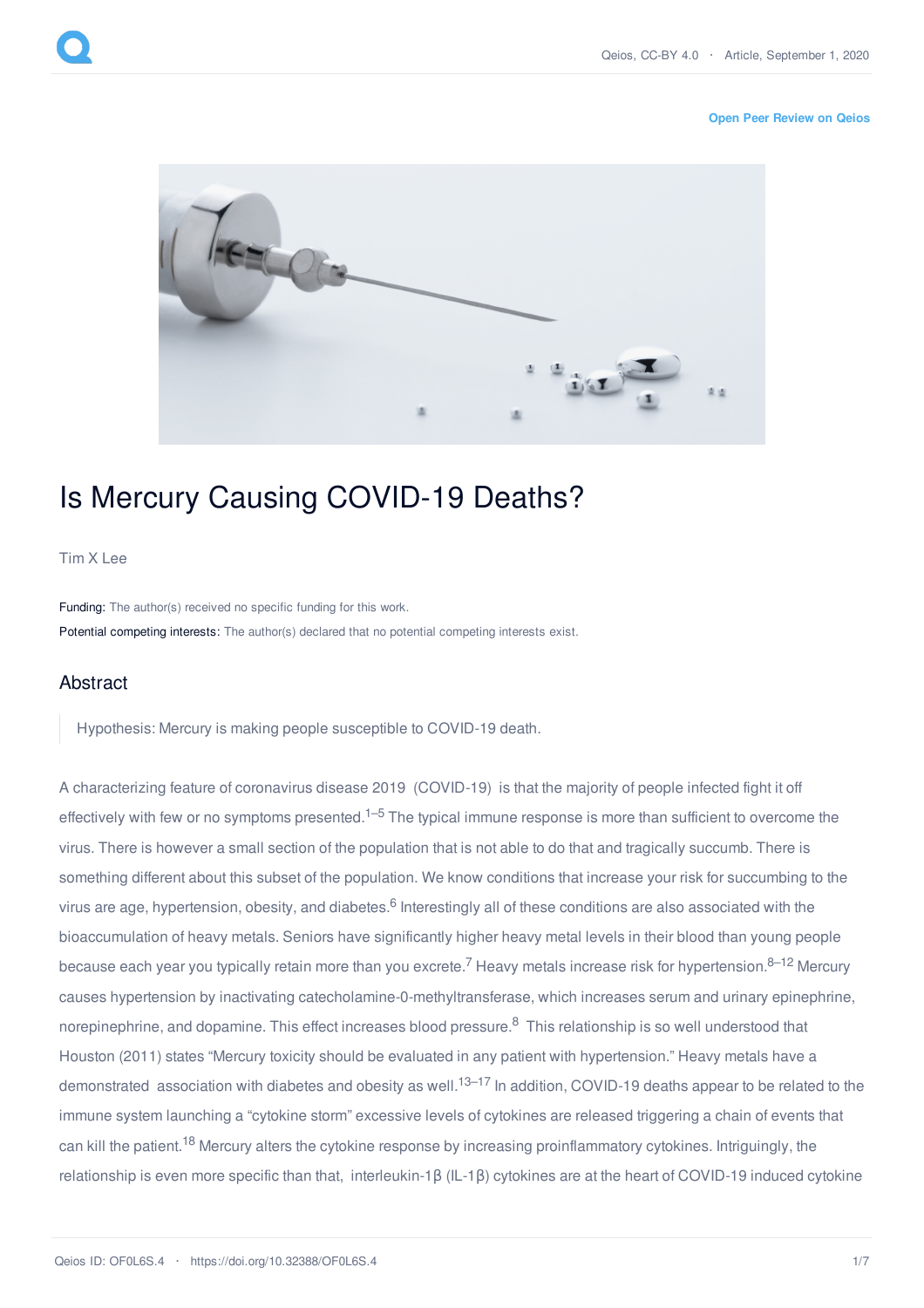storms, these are the exact cytokines that mercury increases.<sup>19–21</sup> Endemen et al (2020) found that COVID-19 is linked to hypercoagulability.<sup>22</sup> This conclusion is supported by cohort studies that found hypercoagulability and a severe inflammatory state in COVID-19 patients. <sup>23,24</sup> Hypercoagulability is one of the known effects of mercury. <sup>25–27</sup> Viral infections activate the blood coagulation system.<sup>28</sup> Coagulation stimulates the cytokine response and the expression of IL-1β genes.<sup>29,30</sup> My hypothesis is that bioaccumulation of heavy metals is making certain individuals more susceptible to succumbing to COVID-19. A hypothetical mechanism is illustrated in Figure 1. Mercury induced hypercoagulation is touched off by COVID-19 infection. Coagulation induces proinflammatory cytokine response exacerbated by mercury causing a cytokine storm.



Figure 1. Mercury (Hg) causes hypertension by inactivating catecholamine-0-methyltransferase. Mercury toxicity is known to cause hypercoagulation and a proinflammatory cytokine response as well. Illustrated is the hypothesized mechanism by which it is interacting with COVID-19 to lead to patient mortality.

Lymphopenia, a below normal number of lymphocytes, has been of interest since the outset of the pandemic.<sup>31</sup> Tan et al (2020) documented that lymphopenia predicts the severity of COVID-19 disease.<sup>32</sup> Lymphopenia is associated with COVID-19 death and acute respiratory distress syndrome (ARDS).<sup>33</sup> Gallais et al (2020) illustrate a mechanism for this effect as viral-specific T cell response is primary in fighting COVID-19 infection.<sup>5</sup> Interestingly, methylmercury causes T cell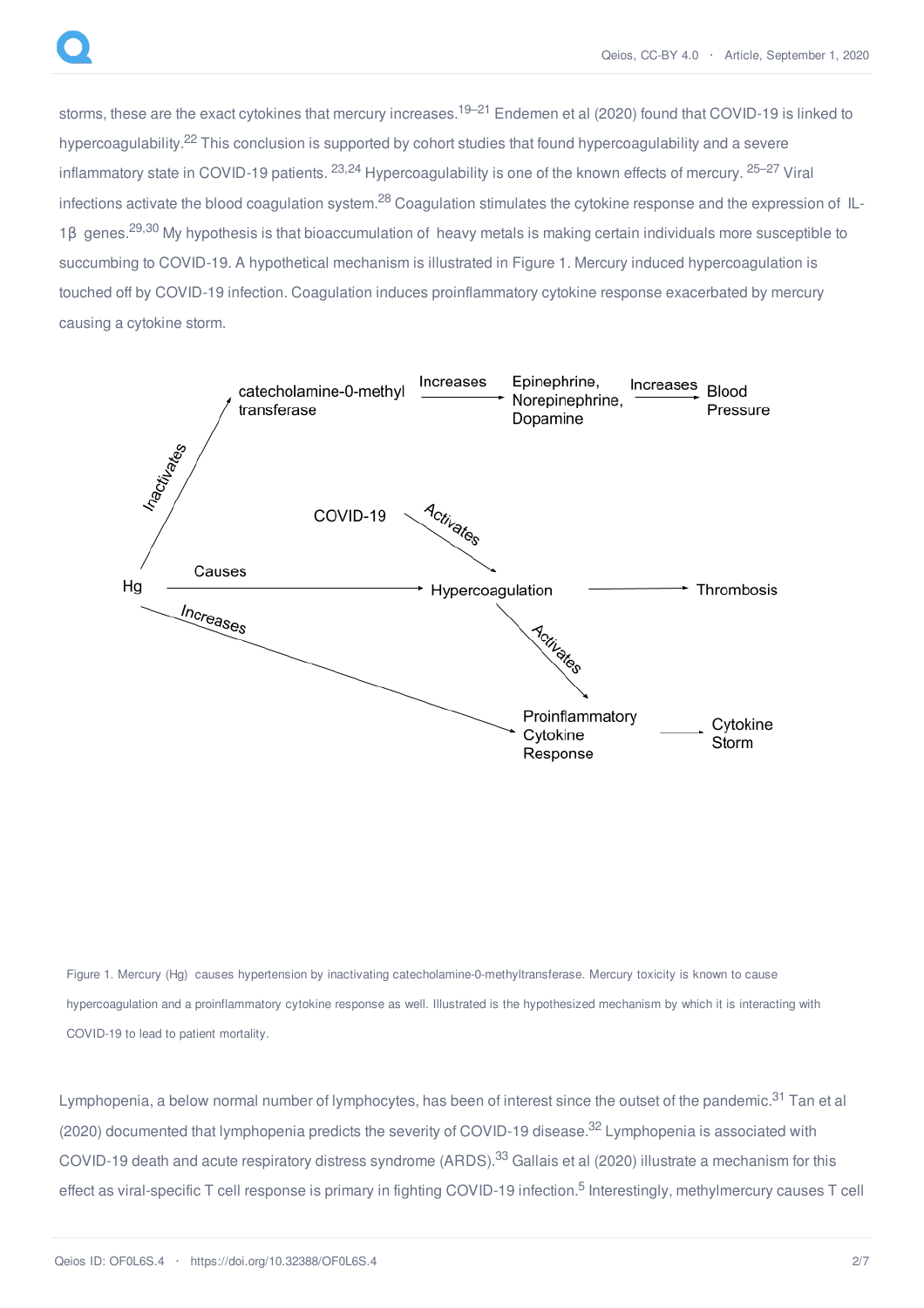death.<sup>34</sup> Mercury is not the only heavy metal to interfere with immune function, arsenic and lead are also infamous for immunosuppresion. 35–40

One aspect of the pandemic that's been particularly puzzling is that men are more likely to die from COVID-19 infection than women.<sup>41,42</sup> Although there has been much speculation as to why, currently there is no known mechanism. Mercury offers a mechanism for the sex skew because it affects males and females differently. Males are more sensitive to mercury because it is potentiated by testosterone.<sup>43–45</sup> The combination of mercury and testosterone should make men more vulnerable to COVID-19 death and therefore skew the deaths toward males.

A variety of heavy metals can enter the human body simultaneously through air, water and food. Although mercury is recognized as the most toxic heavy metal, it rarely enters the body alone. This is important because the bioaccumulation of multiple heavy metals potentiates the effect of mercury. <sup>51–54</sup>

There are many sources of mercury contamination in our environment, mining, agriculture, coal-fired power plants, municipal wastewater discharges to name a few. The San Francisco Bay is still contaminated with mercury from the gold rush that occurred in 1849.<sup>46</sup> Seafood, rice, dental amalgams and skin lightening creams are a major source of mercury exposure in the United States.<sup>47–50</sup> Since the consumption of those products varies widely between individuals the bioaccumulation of mercury also varies widely. That means certain individuals have very high levels of mercury relative to the rest of the population. Is it these individuals who are succumbing to infection with COVID-19?

Coronavirus are frequently innocuous, as is COVID-19 to the majority of people it infects. That opens the possibility that what we are seeing is not a new deadly strain of virus but a virus interacting with an acquired immune disorder. What may be different is not the lethality of the virus but the fact that it is new, highly contagious, spreading rapidly, thereby triggering an avalanche of fatalities amongst those with a heavy metal induced immune disorder.

Science creates falsifiable hypotheses. If heavy metals are making people susceptible to COVID-19, those with an adverse reaction, eg thrombosis and cytokine storm, should have higher levels of heavy metals than those who do not have an adverse reaction. This is an easily testable and falsifiable hypothesis. I'm proposing that we create a study to compare heavy metal levels in the two groups. The effects of mercury are consistent with the evidence so it is the most likely culprit.

If it turns out that heavy metals are causing a vulnerability to COVID-19 then we have gained an invaluable tool for identifying who is at risk and a method to proactively reduce risk. In addition to saving priceless human life, this discovery could save the world economy tens of trillions of dollars.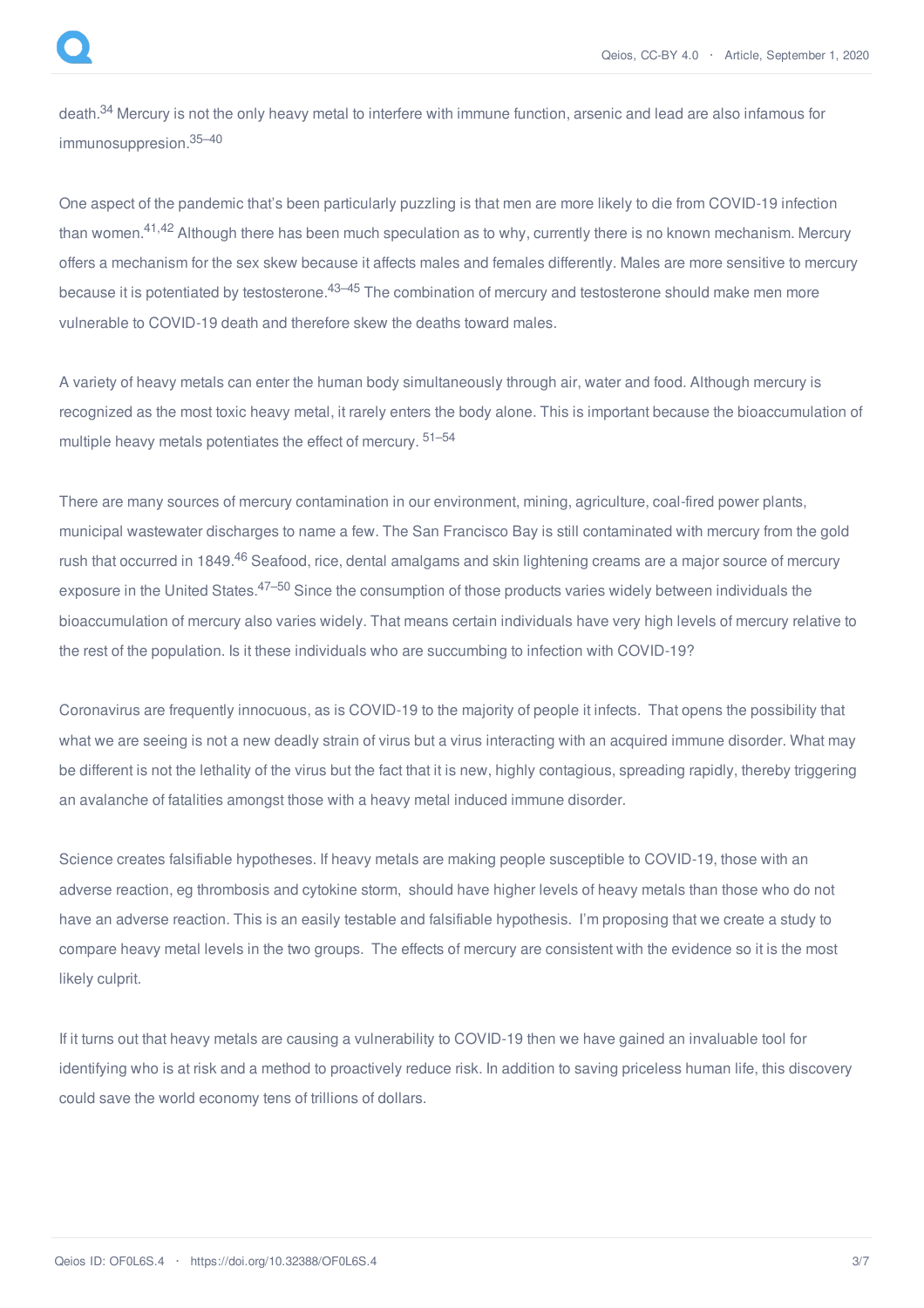1. Baggett TP, Keyes H, Sporn N, Gaeta JM. Prevalence of SARS-CoV-2 Infection in Residents of a Large Homeless Shelter in Boston. JAMA. Published online April 27, 2020. doi:10.1001/jama.2020.6887

2. Baggett TP, Keyes H, Sporn N, Gaeta JM. COVID-19 outbreak at a large homeless shelter in Boston: Implications for universal testing. medRxiv. Published online April 15, 2020:2020.04.12.20059618. doi:10.1101/2020.04.12.20059618 3. Day M. Covid-19: four fifths of cases are asymptomatic, China figures indicate. BMJ. 2020;369. doi:10.1136/bmj.m1375 4. Mizumoto K, Kagaya K, Zarebski A, Chowell G. Estimating the asymptomatic proportion of coronavirus disease 2019 (COVID-19) cases on board the Diamond Princess cruise ship, Yokohama, Japan, 2020. Eurosurveillance. 2020;25(10):2000180. doi:10.2807/1560-7917.ES.2020.25.10.2000180

5. Gallais F, Velay A, Wendling M-J, et al. Intrafamilial Exposure to SARS-CoV-2 Induces Cellular Immune Response without Seroconversion. medRxiv. Published online June 22, 2020:2020.06.21.20132449.

doi:10.1101/2020.06.21.20132449

6. Nearly All NYC-Area COVID-19 Hospitalizations Had Comorbidities. The Scientist Magazine®. Accessed April 30, 2020. https://www.the-scientist.com/news-opinion/nearly-all-nyc-area-covid-19-hospitalizations-had-comorbidities-67476 7. Government of Canada SC. Lead, mercury and cadmium concentrations in Canadians, 2012 and 2013. Published July 15, 2015. Accessed April 30, 2020. https://www150.statcan.gc.ca/n1/pub/82-625-x/2015001/article/14209-eng.htm 8. Houston MC. Role of Mercury Toxicity in Hypertension, Cardiovascular Disease, and Stroke. J Clin Hypertens.

2011;13(8):621-627. doi:10.1111/j.1751-7176.2011.00489.x

9. Jaishankar M, Tseten T, Anbalagan N, Mathew BB, Beeregowda KN. Toxicity, mechanism and health effects of some heavy metals. Interdiscip Toxicol. 2014;7(2):60-72. doi:10.2478/intox-2014-0009

10. Alghasham AA, Meki A-RMA, Ismail HAS. Association of Blood Lead level with Elevated Blood Pressure in Hypertensive Patients. Int J Health Sci. 2011;5(1):17-27.

11. Hu XF, Singh K, Chan HM. Mercury Exposure, Blood Pressure, and Hypertension: A Systematic Review and Dose– response Meta-analysis. Environ Health Perspect. 2018;126(7). doi:10.1289/EHP2863

12. Sørensen N, Murata K, Budtz-Jørgensen E, Weihe P, Grandjean P. Prenatal Methylmercury Exposure as a Cardiovascular Risk Factor at Seven Years of Age. Epidemiology. 1999;10(4):370–375.

13. Kolachi NF, Kazi TG, Afridi HI, et al. Status of toxic metals in biological samples of diabetic mothers and their neonates. Biol Trace Elem Res. 2011;143(1):196-212. doi:10.1007/s12011-010-8879-7

14. Tsai T-L, Kuo C-C, Pan W-H, Wu T-N, Lin P, Wang S-L. Type 2 diabetes occurrence and mercury exposure – From the National Nutrition and Health Survey in Taiwan. Environ Int. 2019;126:260-267. doi:10.1016/j.envint.2019.02.038

15. Higher mercury levels in humans associated with increased risk for diabetes. ScienceDaily. Accessed April 30, 2020. https://www.sciencedaily.com/releases/2013/04/130407211547.htm

16. He K, Xun P, Liu K, Morris S, Reis J, Guallar E. Mercury exposure in young adulthood and incidence of diabetes later in life: the CARDIA Trace Element Study. Diabetes Care. 2013;36(6):1584-1589. doi:10.2337/dc12-1842

17. Wang X, Mukherjee B, Park SK. Associations of cumulative exposure to heavy metal mixtures with obesity and its comorbidities among U.S. adults in NHANES 2003-2014. Environ Int. 2018;121(Pt 1):683-694.

doi:10.1016/j.envint.2018.09.035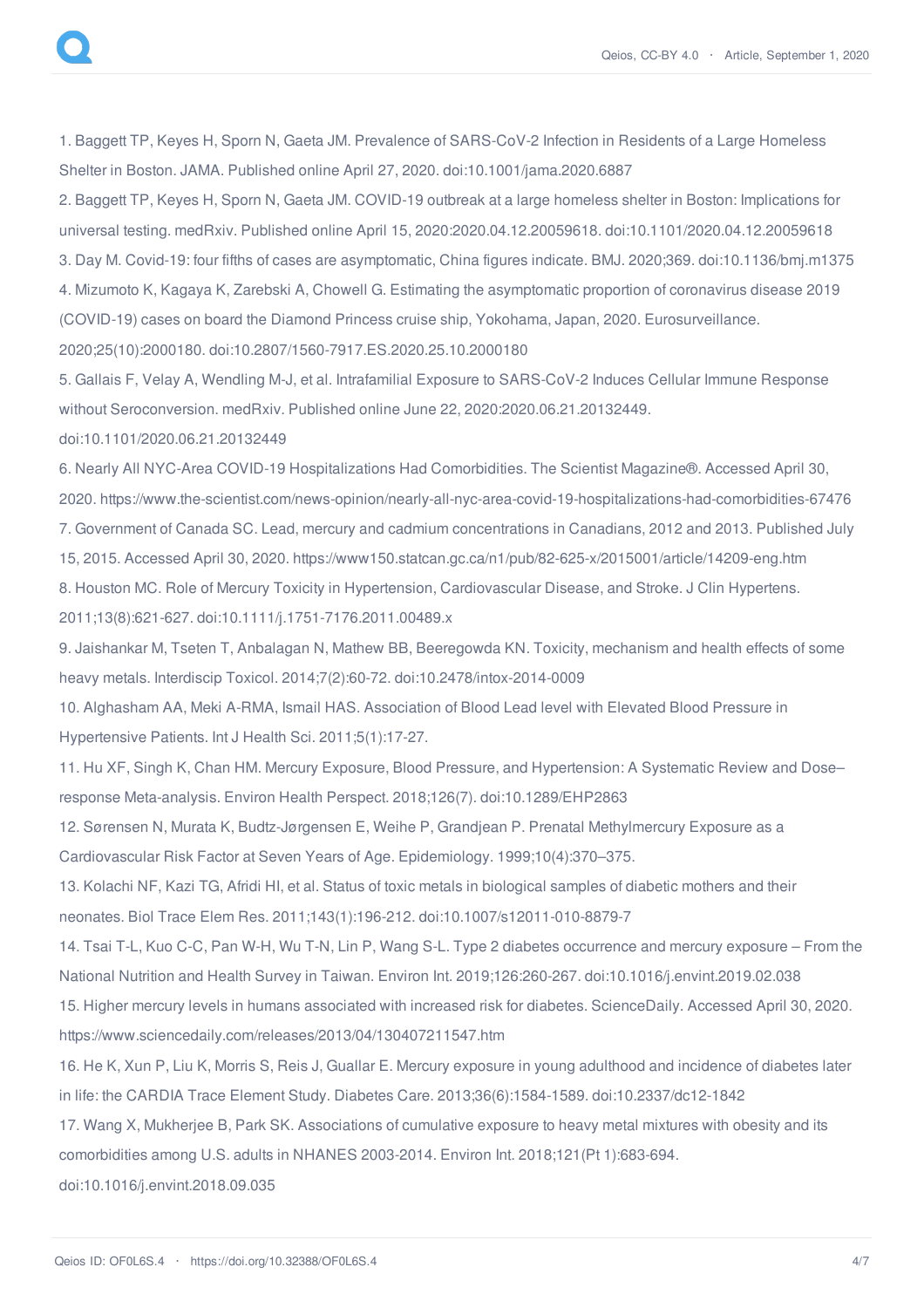18. Jose RJ, Manuel A. COVID-19 cytokine storm: the interplay between inflammation and coagulation. Lancet Respir Med. 2020;0(0). doi:10.1016/S2213-2600(20)30216-2

19. Gardner RM, Nyland JF, Evans SL, et al. Mercury Induces an Unopposed Inflammatory Response in Human Peripheral Blood Mononuclear Cells in Vitro. Environ Health Perspect. 2009;117(12):1932-1938. doi:10.1289/ehp.0900855

20. Lubick N. IMMUNITY: Mercury Alters Immune System Response in Artisanal Gold Miners. Environ Health Perspect. 2010;118(6):A243.

21. Silva IA, Nyland JF, Gorman A, et al. Mercury exposure, malaria, and serum antinuclear/antinucleolar antibodies in amazon populations in Brazil: a cross-sectional study. Environ Health. 2004;3:11. doi:10.1186/1476-069X-3-11

22. Endeman H, Zee P van der, Genderen ME van, Akker JPC van den, Gommers D. Progressive respiratory failure in COVID-19: a hypothesis. Lancet Infect Dis. 2020;0(0). doi:10.1016/S1473-3099(20)30366-2

23. Panigada M, Bottino N, Tagliabue P, et al. Hypercoagulability of COVID-19 patients in Intensive Care Unit. A Report of Thromboelastography Findings and other Parameters of Hemostasis. J Thromb Haemost JTH. Published online April 17, 2020. doi:10.1111/jth.14850

24. Spiezia L, Boscolo A, Poletto F, et al. COVID-19-Related Severe Hypercoagulability in Patients Admitted to Intensive Care Unit for Acute Respiratory Failure. Thromb Haemost. Published online April 21, 2020. doi:10.1055/s-0040-1710018 25. Worowski K. The Hypercoagulability in Mercury Chloride Intoxicated Dogs. Thromb Haemost. 1968;19(1/2):236-241. doi:10.1055/s-0038-1651201

26. Lim K-M, Kim S, Noh J-Y, et al. Low-Level Mercury Can Enhance Procoagulant Activity of Erythrocytes: A New Contributing Factor for Mercury-Related Thrombotic Disease. Environ Health Perspect. 2010;118(7):928-935. doi:10.1289/ehp.0901473

27. Song Y. [Effects of chronic mercury poisoning on blood coagulation and fibrinolysis systems]. Zhonghua Lao Dong Wei Sheng Zhi Ye Bing Za Zhi Zhonghua Laodong Weisheng Zhiyebing Zazhi Chin J Ind Hyg Occup Dis. 2005;23(6):405-407. 28. Antoniak S. The coagulation system in host defense. Res Pract Thromb Haemost. 2018;2(3):549-557.

doi:10.1002/rth2.12109

29. Mileno MD, Margolis NH, Clark BD, Dinarello CA, Burke JF, Gelfand JA. Coagulation of whole blood stimulates interleukin-1 beta gene expression. J Infect Dis. 1995;172(1):308-311. doi:10.1093/infdis/172.1.308

30. Poll T van der, Jonge E de, An H ten C. Cytokines as Regulators of Coagulation. Landes Bioscience; 2013. Accessed June 7, 2020. https://www.ncbi.nlm.nih.gov/books/NBK6207/

31. Huang C, Wang Y, Li X, et al. Clinical features of patients infected with 2019 novel coronavirus in Wuhan, China. The Lancet. 2020;395(10223):497-506. doi:10.1016/S0140-6736(20)30183-5

32. Tan L, Wang Q, Zhang D, et al. Lymphopenia predicts disease severity of COVID-19: a descriptive and predictive study. Signal Transduct Target Ther. 2020;5(1):1-3. doi:10.1038/s41392-020-0148-4

33. Huang I, Pranata R. Lymphopenia in severe coronavirus disease-2019 (COVID-19): systematic review and metaanalysis. J Intensive Care. 2020;8(1):36. doi:10.1186/s40560-020-00453-4

34. Shenker BJ, Guo TL, O I, Shapiro IM. Induction of apoptosis in human T-cells by methyl mercury: temporal relationship between mitochondrial dysfunction and loss of reductive reserve. Toxicol Appl Pharmacol. 1999;157(1):23-35.